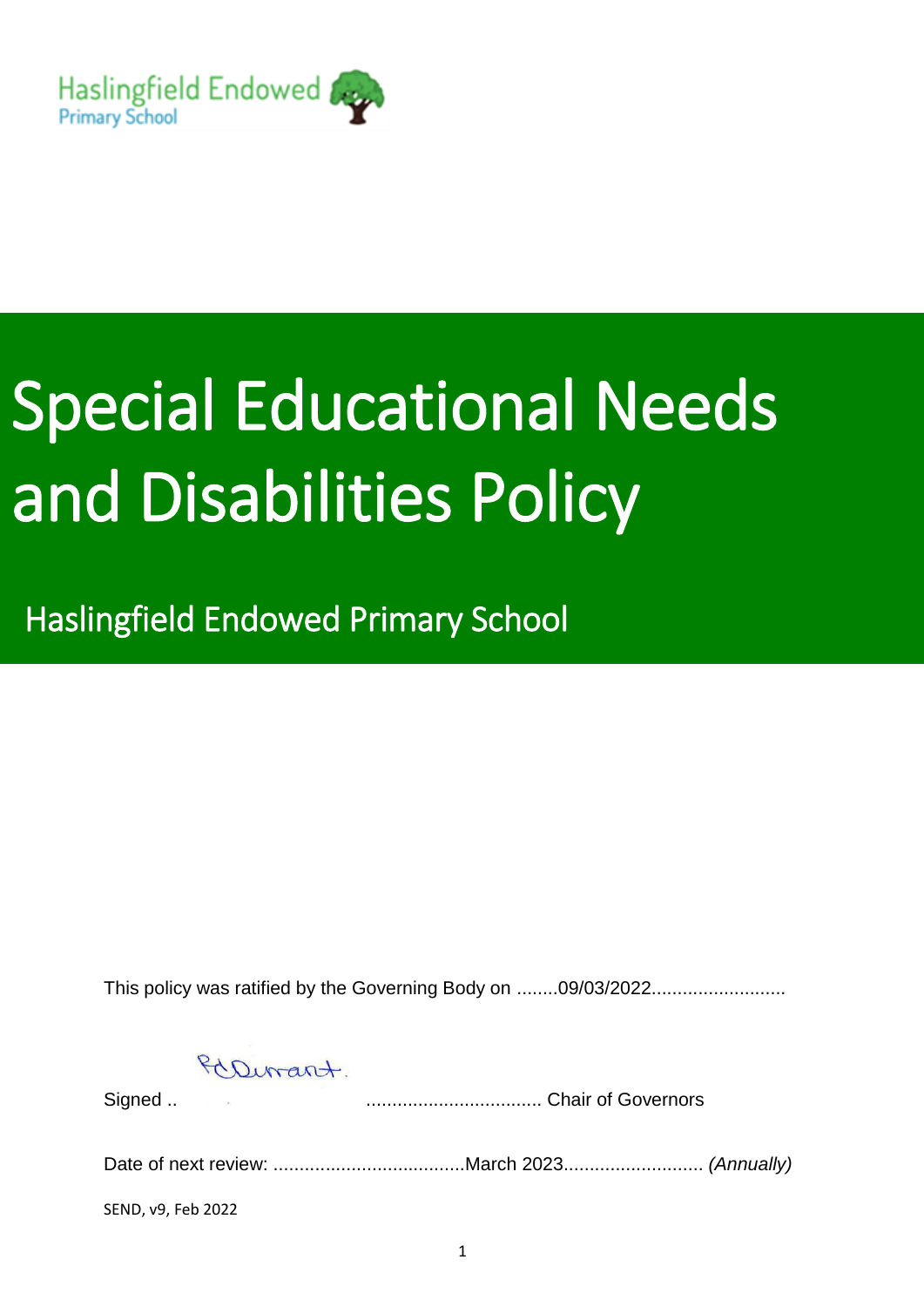# **Revision History**

| <b>Version</b> | <b>Responsibility</b> | <b>Summary</b>                                                       | <b>Review</b><br>Date | <b>Next</b><br><b>Review</b> |
|----------------|-----------------------|----------------------------------------------------------------------|-----------------------|------------------------------|
| 7.0            | S Wernham             | Update to include new SEN legislation<br>and terminology             | Jan 2016              | Jan 2017                     |
| 8.0            | C Kimberley           | Update to include new SEN legislation,<br>terminology and appendices | Feb 2021              | Feb 2022                     |
| 9.0            | <b>J Hayward</b>      | Addition task to SENDCO role                                         | Feb 2022              | March 2023                   |
|                |                       |                                                                      |                       |                              |
|                |                       |                                                                      |                       |                              |
|                |                       |                                                                      |                       |                              |
|                |                       |                                                                      |                       |                              |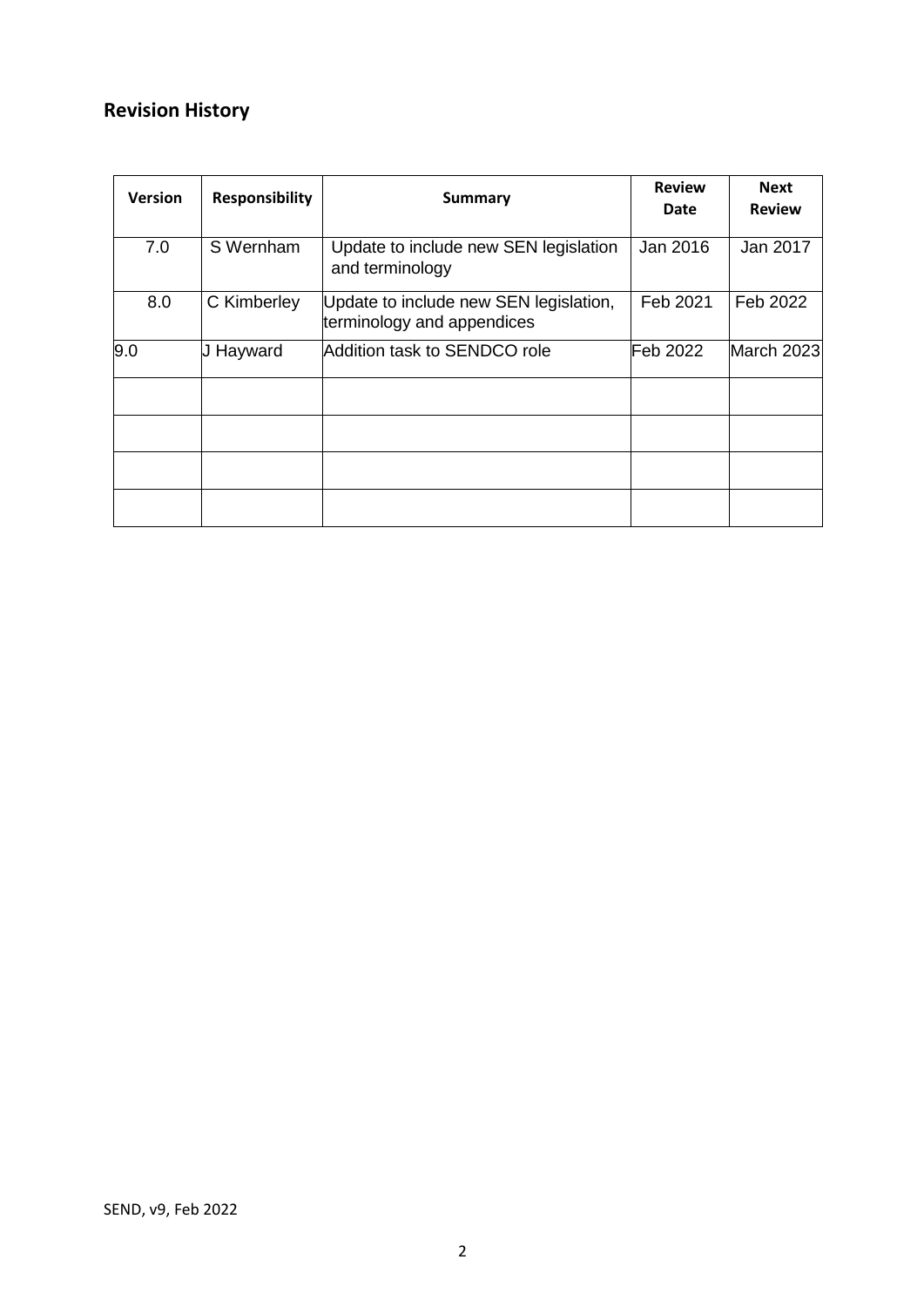# **1 Introduction**

1.1 Haslingfield Primary School is committed to the promotion of equality and diversity. All our policies follow the principles outlined in our Equality & Diversity Policy. This policy is based upon the Special Educational Needs and Disabilities Code of Practice 0-25 years, September 2014, which gives practical guidance to schools on how to implement their statutory responsibilities.

1.2 Haslingfield Endowed Primary School is a mainstream Local Authority school, which has an inclusive approach to ensuring that all children have the opportunity to reach their potential. For the majority of pupils, their needs will be met by our provision of a well-balanced, carefully planned and differentiated curriculum in which skilled and diverse teaching strategies are employed. Some pupils will require some degree of extra support in their learning for varying periods of time, according to their level of need. The school recognises that some pupils will need more specialist and targeted support to engage fully in school life and meet their full potential, thus they will be offered a more personalised approach and programme to learning.

1.3 Children are considered to have special educational needs if they have significantly greater difficulty in learning than other children of the same age. Children's learning difficulties show themselves in a variety of ways. Some are temporary, others more permanent. They may be mild, requiring minimal support, but others may be more complex, requiring more long-term intervention and greater support.

A child is identified as having SEND if:

- They fail to match or better their previous rate of progress;
- They develop a specific need, which cannot be rectified through high, quality teaching, focused teaching and differentiation alone.
- Their progress is significantly slower than that of their peers, resulting in a widening gap in their attainment with that of their peers.
- 1.4 There are 4 primary areas of SEN:
	- Communication and Interaction.
	- Cognition and Learning
	- Social, Emotional and Mental Health difficulties
	- Sensory and or Physical needs
- 1.5 We recognise that progress and attainment may be affected by issues other than SEND; these could be:
	- Disability (the Code of Practice outlines the 'reasonable adjustment' duty for all settings and schools provided under current Disability Equality legislation – these alone do not constitute SEN)
	- Attendance and punctuality
	- Health and welfare
	- EAL
	- Being in receipt of Pupil Premium grant
	- Being a Looked After Child
	- Being a child of a Serviceman/woman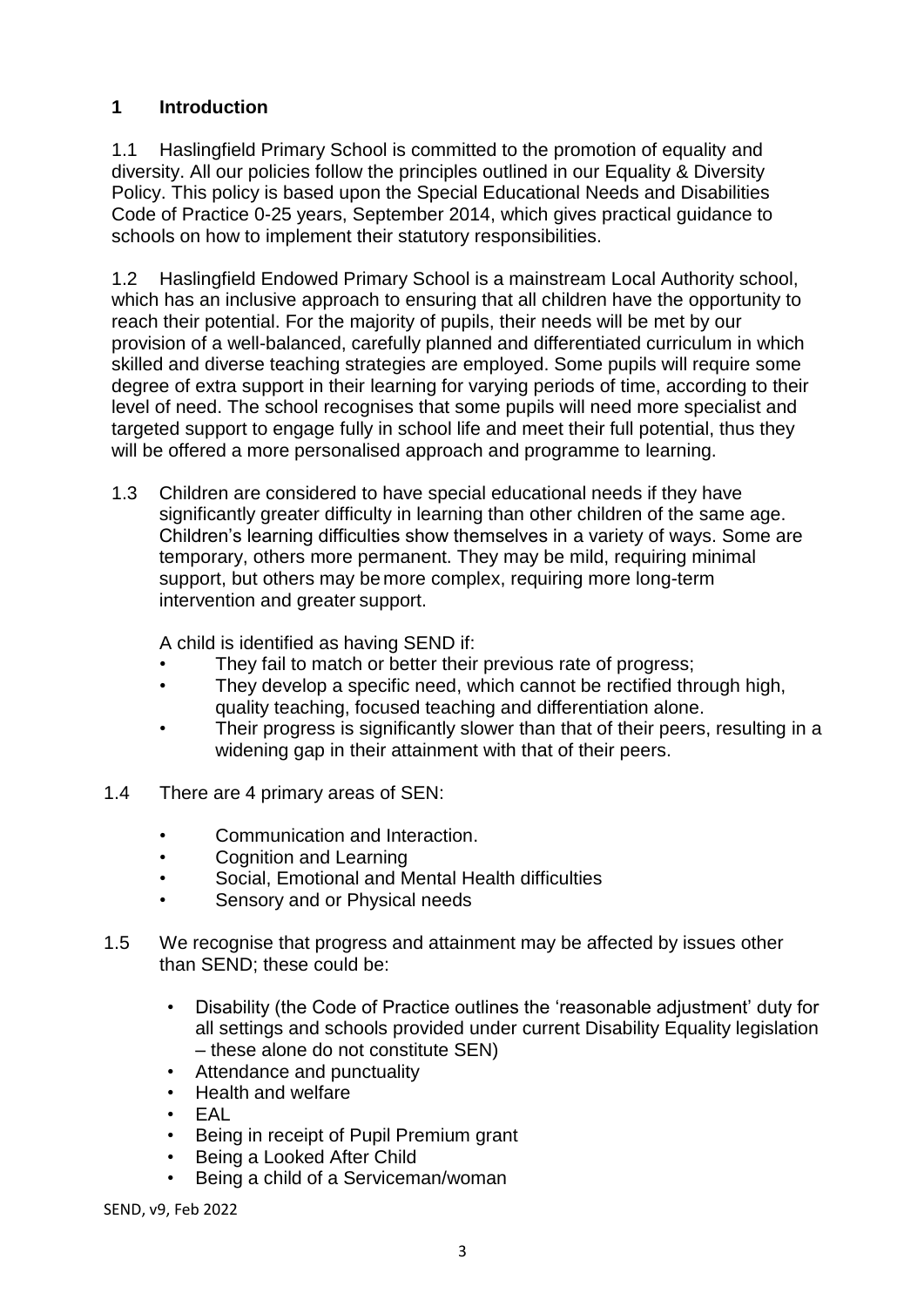# **2. Aims and Objectives**

- 2.1 In making provision for pupils with SEND, our aims and objectives are:
	- to work in partnership with children and their families at every stage of the SEND process;
	- to create an environment that meets the special educational needs of each child;
	- to ensure that the special educational needs of children are identified, assessed and provided for;
	- to make clear the expectations of all partners in the process;
	- to identify the roles and responsibilities of staff in providing for children's special educational needs;
	- to enable all children to have full access to all elements of the school curriculum.
	- to ensure all necessary resources are made available to meet children's needs.

# **3 Educational Inclusion**

3.1 At Haslingfield, we aim to offer excellence and choice to all of our children, whatever their ability or needs. We have high expectations of all our children and strive to put these into practice through the removal of barriers to learning and participation. We want all of our children to feel that they are a valued part of the school community.

Through appropriate curricular provision we respect the fact that children:

- have different educational and behavioural needs and aspirations;
- require different strategies for learning;
- acquire, assimilate and communicate information at different rates;
- need a range of different teaching approaches and experience.
- 3.2 Teachers respond to children's needs by:
	- providing support for children who need help with communication and language;
	- planning to develop children's understanding through the use of all available senses and experiences;
	- planning for children's full participation in learning, and in physical and practical activities;
	- helping children to manage their behaviour and to take part in learning effectively and safely;
	- helping individuals to manage their emotions, particularly trauma or stress, so that they are able to participate, where possible, in the learning opportunities the school offers.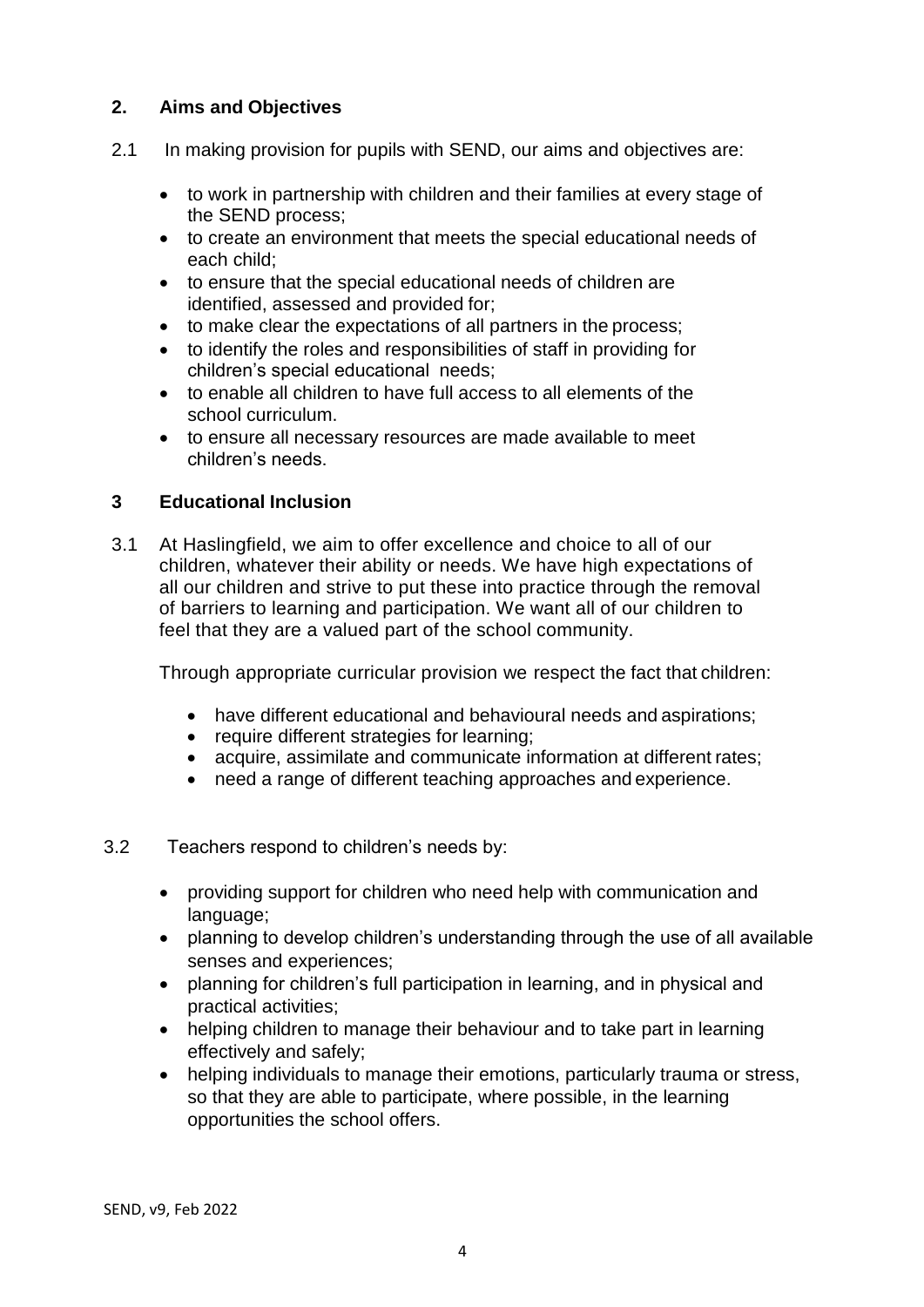Support staff assist teachers in responding to children's needs by:

- sharing in the assessment of needs and planning of objectives;
- carrying out differentiated activities or programmes of work, with small groups or individuals, as specified by the teacher;
- using appropriately modified resources or activities to help meet specific objectives.

# **4 Roles and Responsibilities**

The Headteacher and Governing Body determine the school's general policy and resources allocation. The teaching staff are responsible for meeting SEN in theirown class and liaise with the SENDCo, who co-ordinates SEN within the school. The SENDCo in turn keeps the Governing Body fully aware of SEN issues.

- 4.1 The class teacher is responsible for:
	- Identifying any areas where the child has an unmet need and highlighting this to the school's SENDCo;
	- Making reasonable adjustments to the curriculum to ensure the child's needs are met in an inclusive way;
	- Monitoring the progress of each child during all teaching activities, identifying and planning further support either in the classroom or through an individual or group intervention;
	- Contributing to Assess, Plan Do (ADPR) Review cycles, which prioritise and address the next steps the children need in order to make progress.

The class teacher will make reasonable adjustments to the curriculum to meet the needs of all individuals in the class. 'High Quality Teaching' strategies are employed to ensure everyone can access the lessons, to include:

- In Numeracy: Numicon, multilink cubes, bead strings, number lines and number squares, place value grids;
- In Literacy and all written work: Dyslexia-friendly approaches to include word banks/mats, writing frames, sentence starters, whiteboards and notebooks;
- Task planner with steps broken down;
- Visual timetables:
- Electronic equipment such as Ipad, class computer and Talking Tins;
- Quiet work station providing reduced sensory stimulation for those who require this;
- Concept maps, structured paper and pictorial representations;
- Small focused group work with the class teacher or TA.
- 4.2 The role of the Special Needs Co-ordinator:
	- Acting as a link with parents, alongside the class teacher;
	- Taking a lead on referring for support to external professionals: through support and guidance to those involved, ensuring paperwork is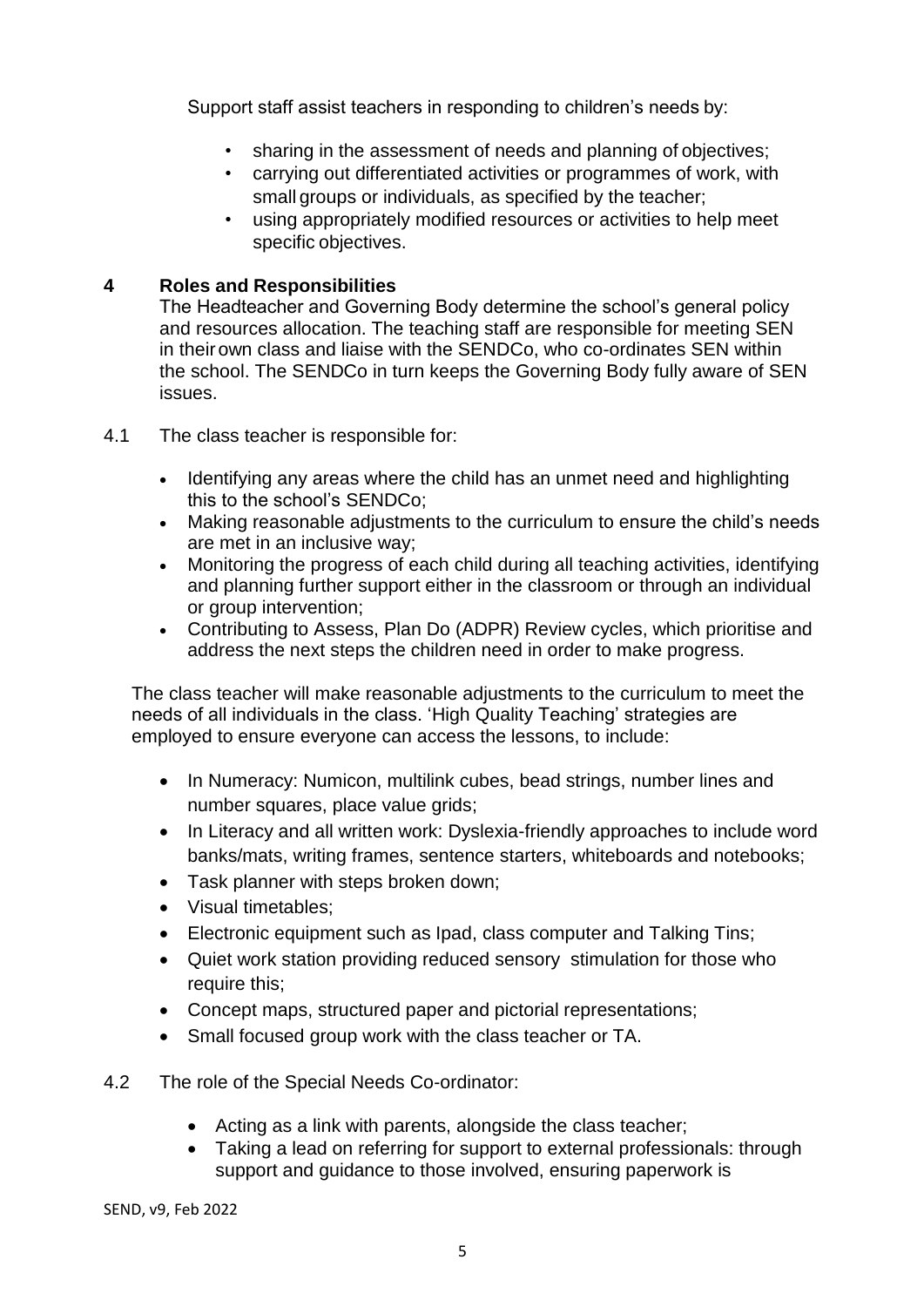completed and submitted.

- Co-ordinating the provision for children's special educational needs;
- Mapping provision and deploying support staff, alongside the Deputy **Headteacher**
- Monitoring the quality and effectiveness of provision;
- Supporting and advising colleagues on the gradual approach to SEN support;
- Transition arrangements from pre-school and into secondary school for children with SEND;
- Transition between classes, especially transition between key Stages;
- Work with the Year 6 teacher to arrange Access Arrangements for Statutory Assessment Testing;
- Acting as a link with agencies;
- Maintaining the SEND register.
- Contributing to and managing the records of all children with SEND;
- Adhering to processes as required by the DfE and Local Authority;
- Managing the day to day operation of this policy;
- Reporting to the governing body;
- Carrying out, with the Deputy Headteacher, TA appraisals.
- To line manage the SEND budget, with final approval by the headteacher.

# 4.3 **Role of teaching and support staff:**

- to focus support in class, on the achievement of lesson outcomes, with individuals and groups of children;
- to play a pivotal role in the delivery of intervention programmes to pupils with SEND;
- to liaise with parents, pupils and class teachers in planning and reviewing provision;
- to maintain records of interventions carried out.

# 4.4 **The role of the Governing Body**

Working within available resources the Governing Body does its best to secure the necessary provision for any pupil identified as having SEND. The governors ensure that all teachers are aware of the importance of providing for these children. The Governing Body has decided that children with SEND will be admitted to the school in line with County agreed admissions policy.

# 4.5 **The role parents and carers have in supporting their child**

At Haslingfield we believe that parents and carers are essential in ensuring their children reach their potential. We always encourage parents to speak to staff regularly about their child's progress and communicate any concerns as soon as they become apparent. We firmly believe that strong partnerships between school and home are vital to the success of any provision made for children with SEND.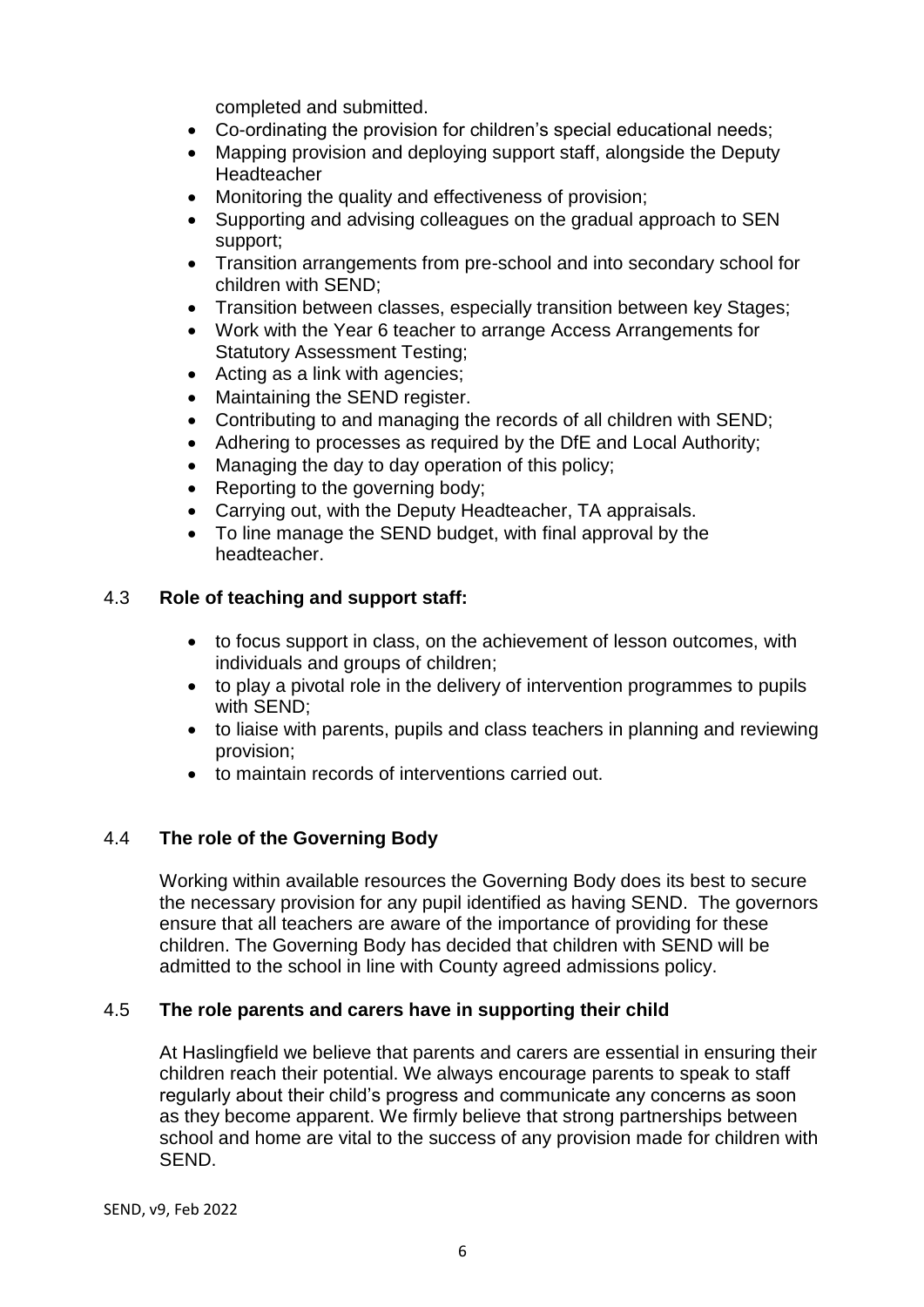As well as engaging in school events parents are involved in their child's education by:

- Attending parent consultations and open-door evenings;
- Receiving, reading and signing progress and target reports;
- Supporting homework tasks;
- Responding to invitations to discuss, review and plan future support for those with additional needs;
- Contacting the class teacher in the first instance when a concern arises.

#### 4.6 **The role of SEND children in their education**

Children are made aware of their achievements related to their intended learning outcomes level. Children with SEND are involved in a continual dialogue with their class teachers and Teaching Assistants to review their targets and discuss with staff their understanding of how they need to improve further.

Children have opportunities on a daily basis to discuss their feelings, thoughts and any concerns with adults in the school. Most children prefer to chat to their class teacher or teaching assistant, however there is also a 'chatter box' where children can post a note if they feel unable to verbalise how they feel.

#### 4.7 **Allocation of resources**

The Headteacher is responsible for the operational management of the specified and agreed resourcing for special needs and disability provision within the school, including the provision for children with Education, Health and Care Plans

The Headteacher/SENDCo agrees with staff how to use funds directly related to needs and this is linked to the school development plan.

#### **5. Assessment**

5.1 Early identification of special educational needs is vital. The class teacher informs the parents at the earliest opportunity to alert them to concerns and attempt toenlist their active help and participation.

The class teacher and the SENDCo assess and monitor the children's progress in line with existing school practices.

The SENDCo works closely with parents and teachers to make reasonable adjustments and plan an appropriate programme of appropriate intervention and support.

The assessment of children reflects as far as possible their participation in the whole curriculum of the school. The class teacher and the SENDCo can break down the assessment into smaller steps in order to aid progress and provide detailed and accurate indicators. This may include the use of standardised assessments to identify specific areas of need e.g. The New Salford Reading and Comprehension Assessment; Sandwell Maths Assessment, Boxall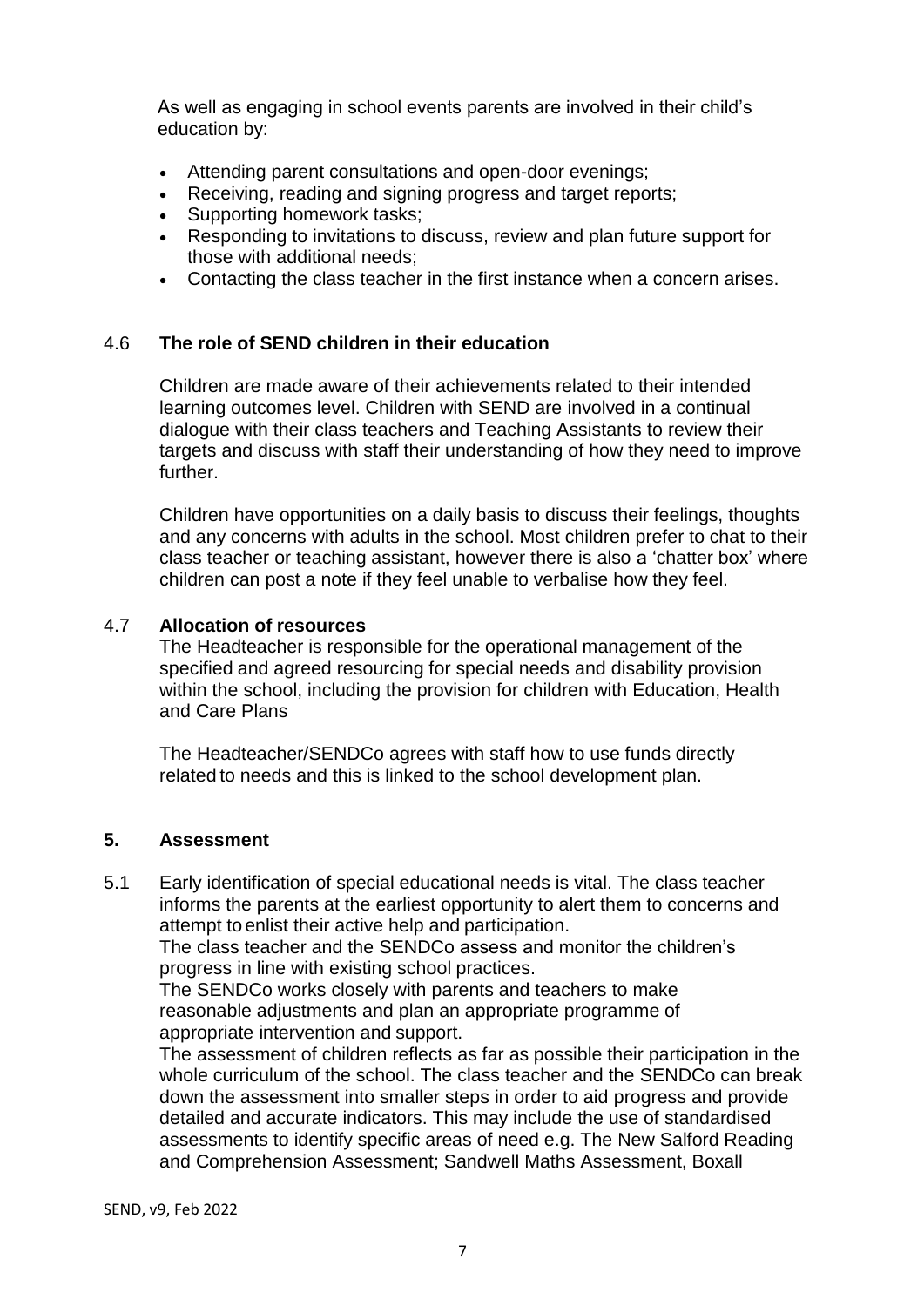- 5.2 The school uses a number of approaches to identify those children that have additional needs. Some of the strategies are:
	- Liaison with previous schools;
	- Concerns from parents;
	- Termly assessment data;
	- Use of standardised tests.
	- Liaison with outside professionals e.g. specialist medical staff;
	- Observations by staff in a variety of settings including the playground.

A child is then identified as having SEND if:

- They fail to match or better their previous rate of progress;
- They develop a specific need which cannot be rectified through high quality teaching, focused teaching and differentiation alone.
- Their progress is significantly slower than that of their peers, resulting in a widening gap in their attainment with that of their peers.

The class teacher will, through consultation with parents, discuss any concerns with the SENDCo and make the appropriate provision and reasonable adjustments for that child. Any additional support that is required will be monitored and reviewed on a regular basis.

# 5.3 What happens if my child requires SEND support?

When children are identified as having SEND, the school considers a variety of approaches in order to meet the child's needs. Children will undergo a process of **Assess, Plan, Do, Review (APDR)** and a support plan is decided upon collectively by the class teacher, parent and child (where appropriate), overseen by the school SENDCo.

Some of the support that is offered may include:

- Personalised differentiation within curriculum areas;
- Access to additional adult support in lessons;
- Access to social support in a group setting;
- Specific personalised support delivered individually or in small groups according to need;
- Access to specialist provision from external agencies such as speech therapist, school nurse educational psychologist, etc.

When needed, adaptations can be made to include children to the best of their ability in the mainstream classroom, for example specific seating due to visual impairments or other physical needs.

SEND, v9, Feb 2022 5.4 All children who require SEND support will undergo a process of **Assess, Plan, Do, Review (APDR),** which identifies and then seeks to address their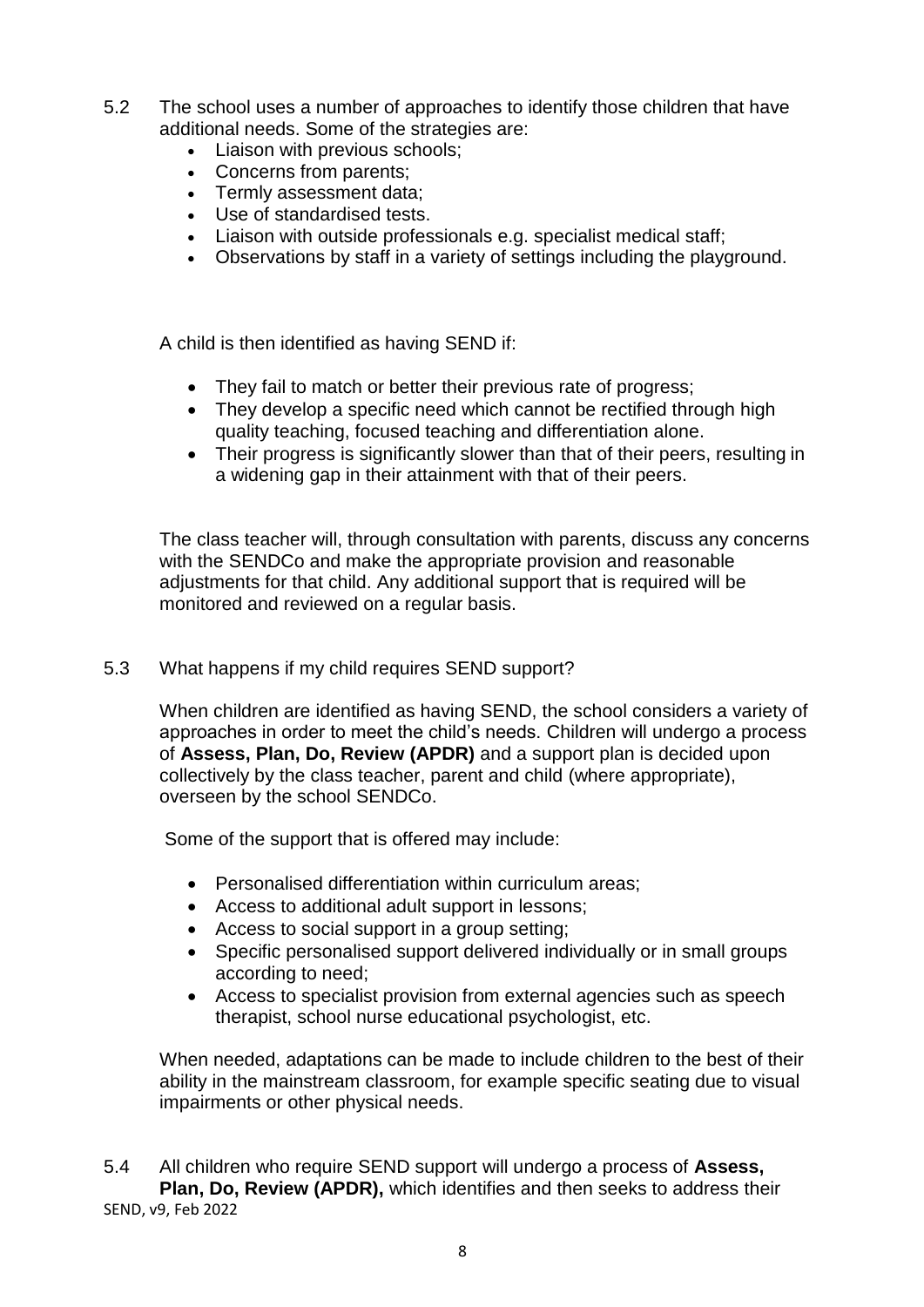specific needs, in the form of smart targets which are achievable over short timescales. Outcomes are reviewed at regular intervals to determine the impact of the focussed support on closing the gap in their attainment compared with their peers.

#### **Assess**

Class teachers will assess a variety of information they have about the child, including tracking progress and will arrange a meeting to discuss this with parents. A team approach is taken to identify a child's specific needs.

#### **Plan**

The class teacher will share outcomes of the Assess phase with the child's parent and discuss the level and content of focused support and reasonable adjustments to be put in place to meet the child's needs.

#### **Do**

The agreed support is put in place and monitored by the class teacher and overseen by the SENDCo. Support will be carried out by both the class teacher and TA, and if appropriate, an intervention group that runs outside of the classroom may be required.

Some targets may involve participation in an intervention or booster group to target specific areas of learning. Examples of these are:

- Literacy: Jolly phonics, Focus on SPAG, PAPT, Acceleread/Accelewrite, Project X Code;
- Numeracy: 1st Class at Number, RM Maths and Numicon;
- Communication and interaction: Time to Talk, Lego Therapy or Spirals;
- Sensory/physical: Sensory Circuits and 5 a day;
- Social, emotional and mental health: circle-time and individual or group self-esteem/confidence group.

These interventions are usually carried out by a trained TA in consultation with the school SENDCo.

#### **Review**

Parents and teachers will meet to review targets, whenever a target or set of targets has been met or a new target has been identified, usually termly, although it can be more often. The SENDCo may be involved in this meeting, particularly if the child has failed to make expected progress or close the gap despite focused support.

The APDR process is now kept electronically as a running record of the child's SEND history. If the **APDR** process has successfully achieved the desired outcomes then it can be paused. If there are further SEND in the child's school journey, the **APDR** process can be re activated at any time.

5.5 A child would normally go through two cycles of **APDR,** and if the support put in place has failed to impact on their progress and closed the gap in their attainment, it is at this point that additional advice and further assessments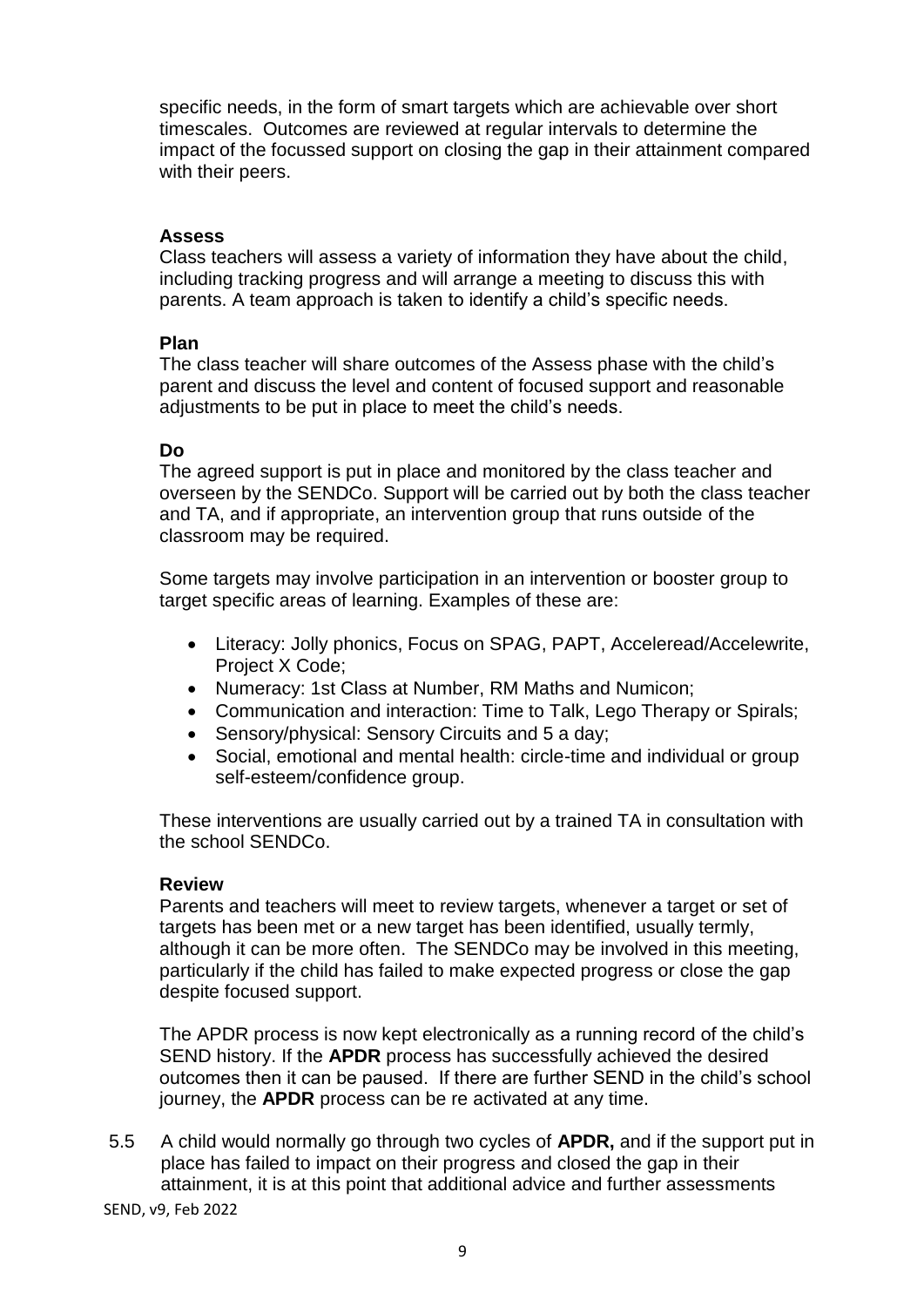would be requested from the Specialist SEND Service, which now includes the Educational Psychology Service. A **Required Information and Consent (RIC)** form must be completed to access this support.

# 5.6 Progress and Specialist support

If a child has gone through the 'Assess, Plan, Do, Review' cycle and does not make progress, then the advice of external agencies will be sought. The SEND Specialist Service (formerly Specialist Teaching Team) can be accessed, with parental permission, to assess what more can be done for the child. New strategies may be identified and carried out, using the previously mentioned target card system.

5.7 If additional services are required from other external agencies, **an Early Help Assessment (EHA),** formerly known as a CAF, will be initiated electronically by the SENDCo, following consultation with parents and having acquired their consent. The **EHA** is a document which details the child's difficulties and the strategies that have been used in the past. This forms a pathway to additional advice and support from specialist local services.

These services include:

- Speech and Language therapists
- Occupational therapists
- School nurse
- Community Paediatrics
- Emotional Health and Wellbeing Service (EHWS)
- CAMHS

Most children who access specialist support, will begin to close the gap to the point where they are able to make expected progress broardly in line with their peers, once focused strategies and interventions have been completed. However, children with complex and long term needs may need additional support in the form of tailored provison within the classroom. This may require additional adult support. In this instance the school and parents, along with specialist services, would work together to complete a **Needs Assessment** to be put forward for an **Education, Health and Care Plan (EHCP)** which would enable the school to fund additional resources to support the child in a mainstream classroom on a longer term basis.

# 5.7 **Education, Health and care Plans (EHCPs)**

An EHCP is for children and young people aged  $0 - 25$ , with complex, long term needs that cannot be met by the support put in place by their school or college without additional funding from the Local Authority. It focuses on identifying individual outcomes and puts children, young people and their families at the centre of the assessment, planning and review process. EHCPs have the same protection in law as a Statement of SEN.

SEND, v9, Feb 2022 Parents or carers, young people over the age of 16, early year's settings,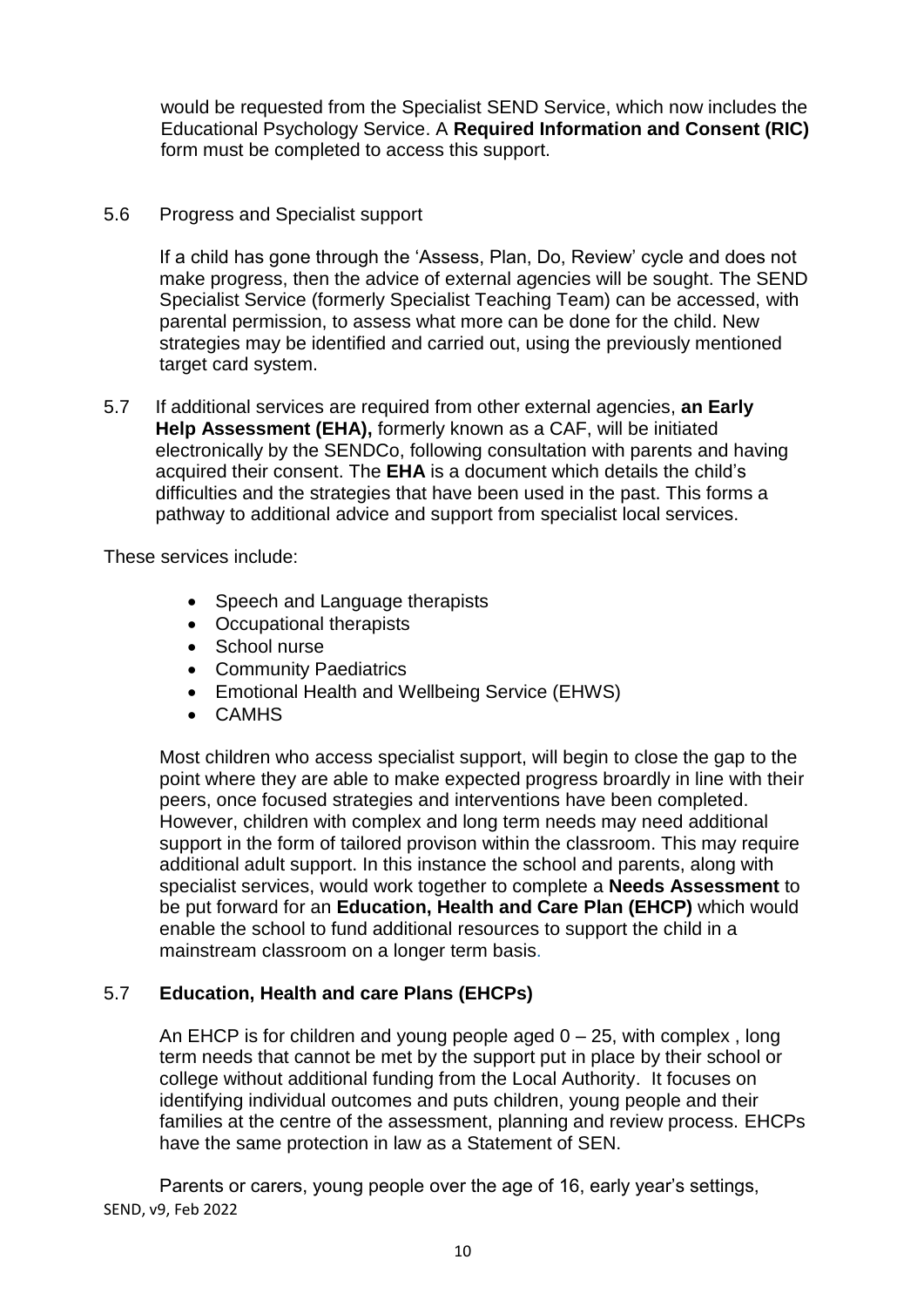schools, colleges and any professionals working with a child or young person can request an EHC needs assessment.

Once the **Statutory Assessment and Resources Team (START)** receive a request, they will gather information about the child or young person's needs and the support that is already in place for them. Parents, carers, the child or young person, their school, college and any of the professionals working with them already, will be asked to provide information.

In order to comply with the overall statutory timescales for all local authorities. of 20 weeks, from the request for assessment to the final EHCP, the draft EHCP should be issued within 14 weeks from the request for an EHC needs assessment.

When all the information has been gathered a decision whether to carry out an EHC needs assessment will be made. This decision will be made by the Local Authority following discussion with the EHC needs assessment panel who act as an advisory body. The panel is made up of Senior SEND officers, head teachers and senior representatives from Social Care and Health. If the panel agrees that your child is eligible for a plan an EHC needs assessment will be completed. If the panel decides that your child is not eligible for a plan, START will contact you to explain why an assessment will not be carried out. They will make sure that you are aware of other sources of support and can meet with you to discuss the decision. If you are not happy with this decision, you can take part in disagreement resolution or mediation services.

# **6. Training**

Staff are constantly undergoing training and professional development to update their skills and knowledge, most of which happens in-house during staff meetings and is either facilitated by members of the SLT, the SENDCo or external trainers. All staff have had training on the latest SEND reforms, Social Communication and Interaction difficulties and Dyslexia-friendly classrooms. These are repeated and updated yearly. Staff are reminded of good practice and are given updates on school practices and procedures that they need to implement as part of the everyday running of the classroom.

Additional SEND training most recently undertaken by both Teachers and Teaching Assisstants at Haslingfield include

- Lego Therapy
- ElkLAN
- Sensor Circuits
- Behaviour that Challenges in Children.
- Mental Health in Children

# **7. Transition**

SEND, v9, Feb 2022 At Haslingfield we are aware that all children find key transition points tricky, whether it be from Foundation stage to KS1, KS1 to KS2 or from Primary to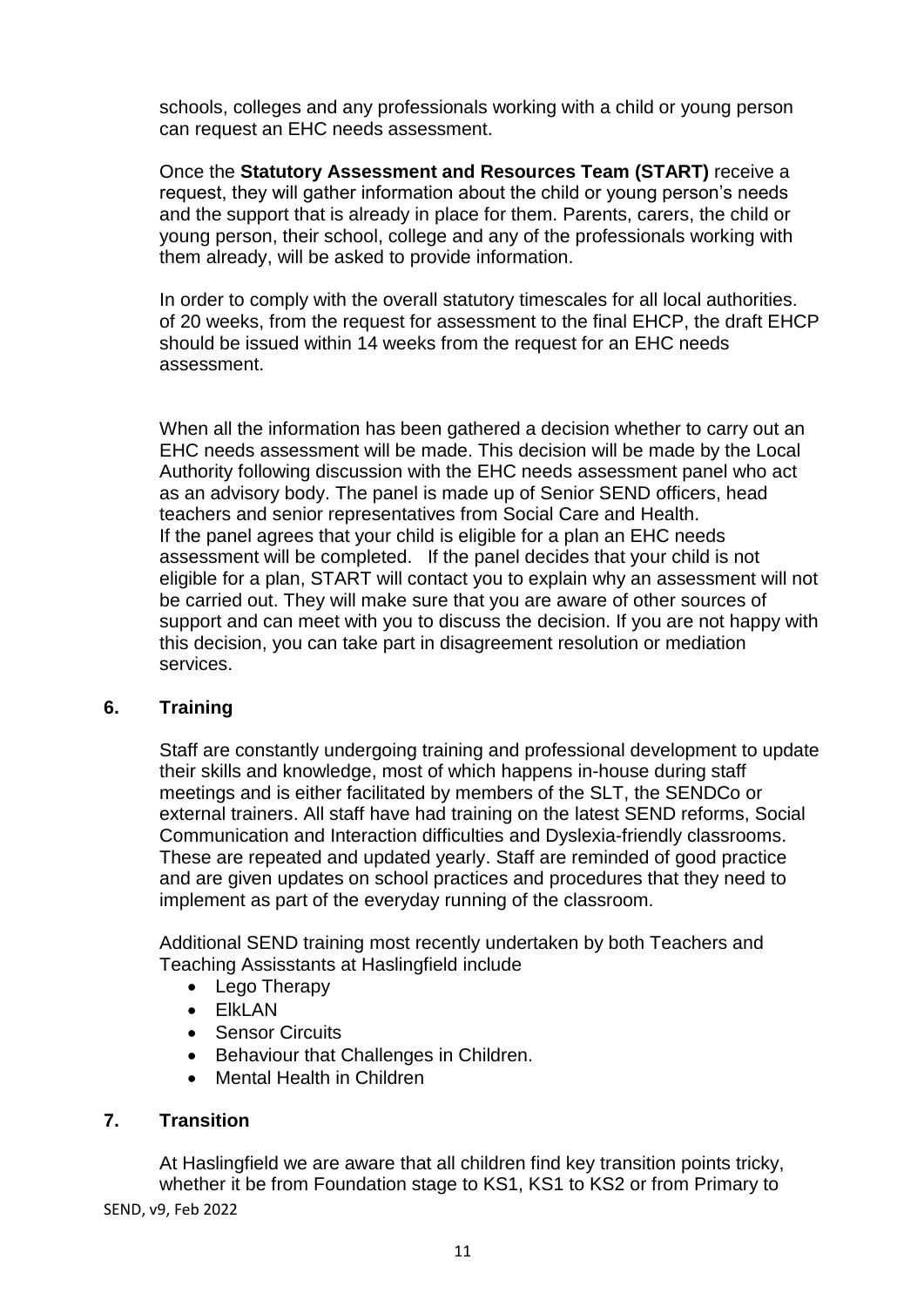Secondary school. Time is spent with all children to prepare them for these transitions and this is no different for children with SEND.

Sometimes children with SEND require additional preparation and settling in time and we have strategies and procedures in place to make this as easy and smooth as possible. We liaise with parents and external agencies to ensure the support we provide during these transition periods is appropriate. We also have good links with the secondary school SENDCo, who ensures they get to know the child and their parents as much as possible.

# **8. Contacts**

If a parent or carer has a concern about their child, the first and best port of call is their class teacher either by a quick word at the end of the school day, or through contacting the office to make an appointment.

If a parent or carer has questions or concerns relating to the school's SEND provision or procedures, they should contact the school SENDCo for further information. Alternatively, a member of the senior management team can be contacted if the SENDCo is unavailable.

For more information on the new code of practice and the local offer see http://www.cambridgeshire.gov.uk/send

#### **9. Storing and managing information**

Electronic records of documents are stored on the school server and cloud. Any emails relating to individual pupils are only exchanged through the county email service. Paper copies and correspondence are stored in a locked filing cabinet in the staff group room.

# **10**. **Accessibility**

Please refer to school Accessibility plan

# **11. Dealing with complaints**

All complaints regarding SEND will be dealt with through the school's complaints procedure.

# **12**. **Bullying**

Refer to the school Positive Behaviour and anti-bullying policy.

# **13 Monitoring and review**

The governing body will review this policy annually, or sooner if necessary, or in response to changes in national SEN policy.